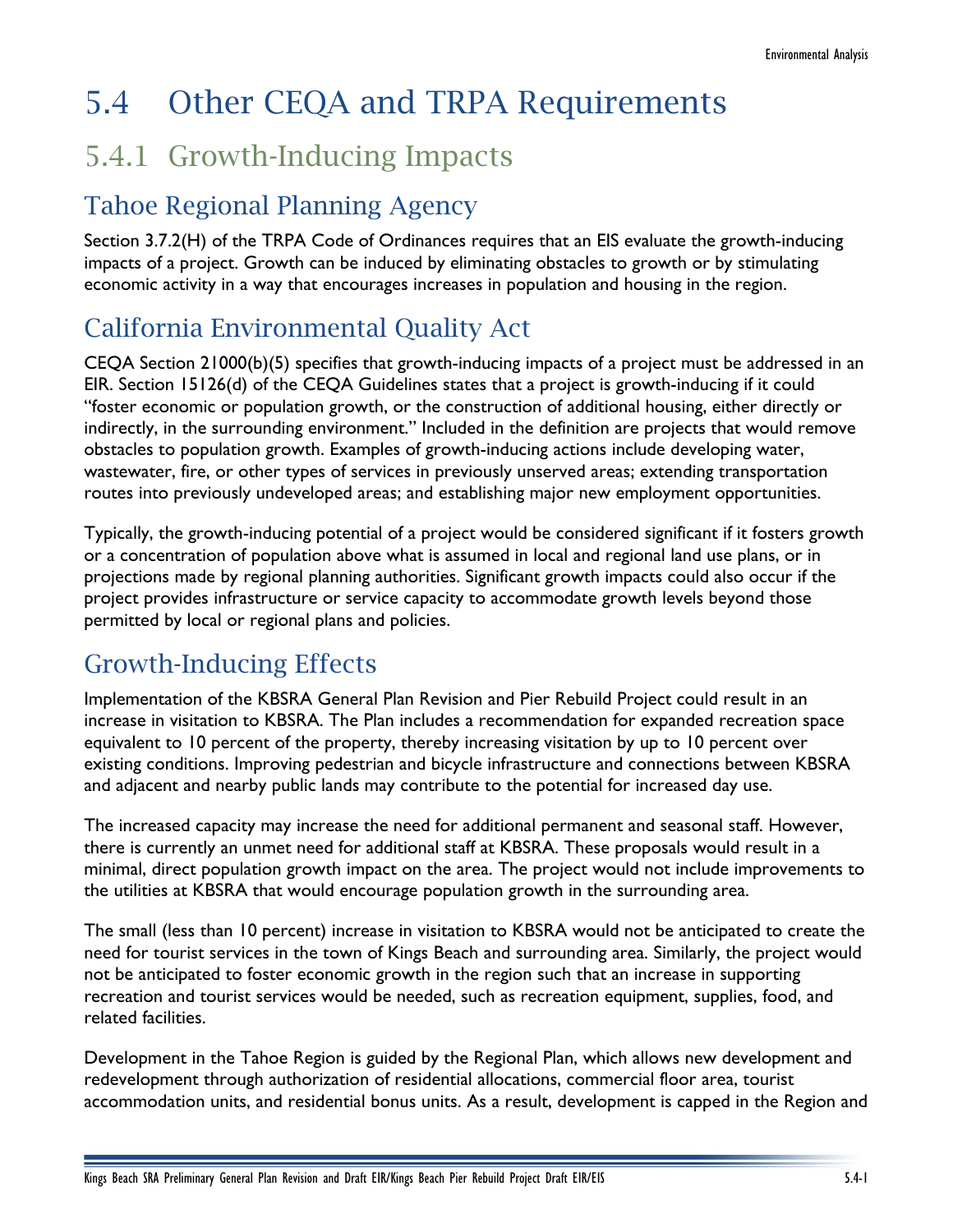implementation of recreation-related projects, such as the KBSRA General Plan Revision and Pier Rebuild Project would not result in a direct or indirect increase in the planned development patterns in the Region. Although population growth in the state and region will continue to create an increased use and demand for recreational opportunities, increased use and demand will not have permanent, irreversible impacts in the region.

## 5.4.2 Relationship between the Short-Term Uses of the Environment and the Maintenance and Enhancement of Long-Term Productivity

Chapter 3 of TRPA's Code of Ordinances (Section 3.7.2.F) requires a discussion of the relationship between local short‐term uses of the environment and the maintenance and enhancement of long‐term productivity. This requirement recognizes that short-term uses and long-term productivity are linked, and the opportunities acted upon in the near term have corollary opportunity costs in relation to foregone options and productivity that could have continuing effects well into the future. The following discussion addresses how the project would affect the short-term use and the long-term productivity of the environment. In general, "short‐term" is used here to refer to the construction period of projects included at KBSRA, while "long‐term" refers to the operational life.

The project site is currently occupied by picnic areas, a plaza area, paths, an extensive beach area, a half basketball court, pier, and boat ramp. The proposed project and project alternatives would result in continued use of the project site for recreation activities. The development alternatives, Alternatives 2, 3, and 4, would expand the recreational offerings at the park to include group pavilion areas, a shared-use path, an open lawn/event area, enhanced restroom facilities, and potentially wintertime ice skating in the future. The proposed construction activities would result in a short-term increase in use of the environment.

Construction of Alternatives 2, 3, and 4 would result in the use of energy and resources. The no project alternative (Alternative 1) would result in reduced usage of energy and resources to maintain and operate the park because the project site would not include new construction. The development alternatives would result in short-term construction-related impacts such as: interference with local traffic and circulation, air emissions, increases in ambient noise levels, and construction-related runoff. However, these impacts would be temporary, occurring only during construction, and are not expected to alter the long-term productivity of the natural environment.

Approval of any of the project development alternatives would commit the project site to long-term development and would result in a minor increase in visitation at the site for recreation and employees working on site. This increase in use of the project site would have associated impacts to hydrology and water quality, biological resources, traffic, parking, and circulation; air quality; greenhouse gas emissions and climate change; noise; and public services and utilities. The project would, however, help to sustain natural resources and support social and economic health.

On the whole, the project's substantial long-term beneficial effects related to enhancements recreational offerings and expanded bicycle and pedestrian infrastructure, improved access for persons with mobility challenges, enhanced access to Lake Tahoe, reduction of coverage, and BMPs would outweigh the potentially significant short-term impacts to the environment resulting primarily from project construction and the long-term incremental increases in traffic with related increases in air emissions and noise.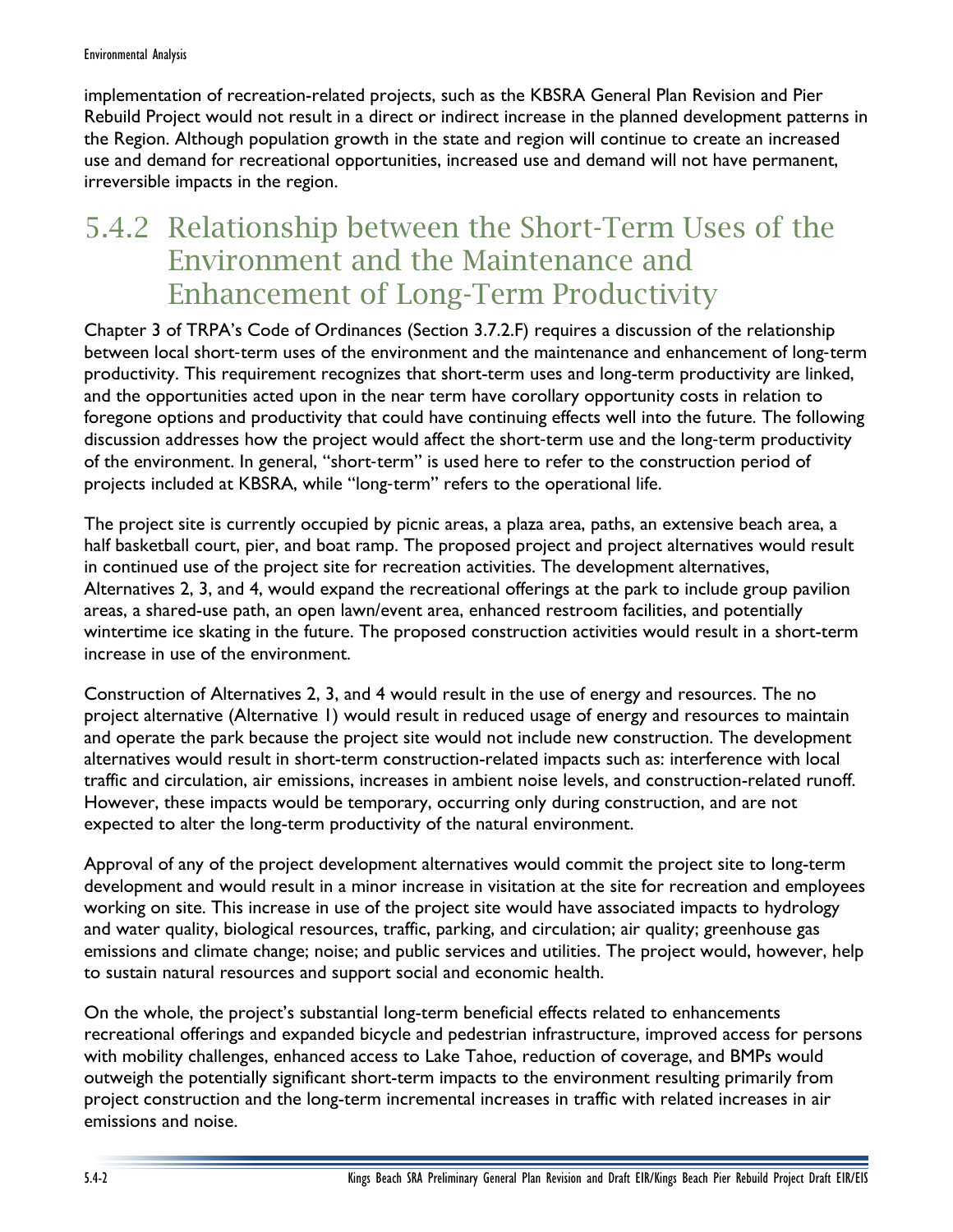## 5.4.3 Irreversible and Irretrievable Commitments of Resources and Significant Irreversible Environmental Changes

A commitment of resources is irreversible and irretrievable when the use or consumption of such resources is neither renewable nor recoverable for use in the future. Chapter 3 of the TRPA Code of Ordinances (Section 3.7.2.G) and Section 15126.2 of the CEQA Guidelines require a discussion of such resources. The commitment of resources refers to the use of nonrenewable resources such as fossil fuels, water, and electricity, and also to changes to land use which would commit future generations to similar uses.

The irreversible and irretrievable commitment of resources is the permanent loss of resources for future or alternative purposes. Irreversible and irretrievable resources are those that cannot be recovered or recycled or those that are consumed or reduced to unrecoverable forms. The project development alternatives would result in the irreversible and irretrievable commitment of energy and material resources during construction and operation.

Energy would be expended in the form of gasoline, diesel fuel, oil for equipment and transportation vehicles, and human labor. Construction activities would generate non-recyclable materials, such as solid waste and construction debris. Electricity would be expended for the construction and operation of features of the General Plan, and the pier rebuild project. Required building materials would include a variety of materials such as rocks, wood, concrete, glass, steel, and other materials. Using these nonrenewable resources is expected to account for a small portion of the resources in the Lake Tahoe Basin and their area of origin (generally, northern California and Nevada) and would not affect the availability of these resources for other needs within the Tahoe Basin.

## 5.4.4 Significant Effects on the Environmental that Cannot be Avoided

Section 5.8.B (2) of the TRPA Code of Ordinances requires an EIS to include any significant adverse environmental effects which cannot be avoided should any of the alternatives be implemented. CEQA Section 21100(b)(2)(A) states that an EIR shall include a detailed statement setting forth "[i]n a separate section…[a]ny significant effect on the environment that cannot be avoided if the project is implemented." State CEQA Guidelines Section 15126.2(b) requires that an EIR describe any significant impacts, including those that can be mitigated but not reduced to a less-than-significant level.

Sections 5.3.1 through 5.3.13, of this EIR/EIS address the potential environmental effects of the project alternatives and recommend mitigation measures, as necessary, to mitigate project effects to the extent feasible. The analysis concludes that Alternative 1, no project alternative, and Alternative 2, eastern pier alternative, would not result in significant and unavoidable impacts. Alternative 3, central pier alternative, and Alternative 4, western pier alternative, would result in a significant and unavoidable impact on scenic or visual quality from the pier rebuild project.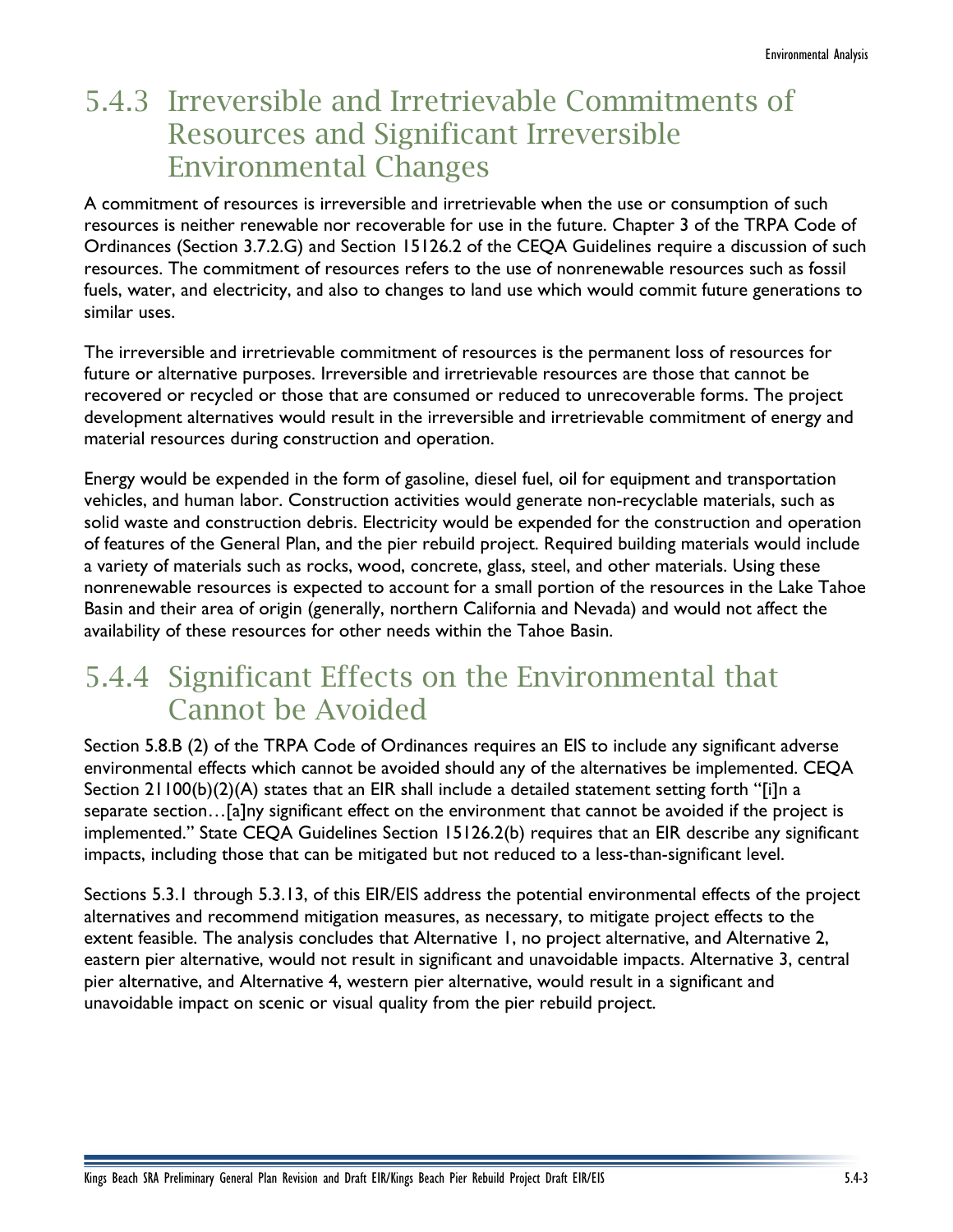# 5.4.5 Environmentally Superior Alternative

CEQA calls for the identification of an environmentally superior alternative in an EIR, but gives no definition for the term (State CEQA Guidelines Section 15126.6(e)). However, CEQA does specify that if the environmentally superior alternative is the "no project" alternative, the EIR shall also identify an environmentally superior alternative among the other alternatives.

From the standpoint of minimizing environmental effects related to physical disturbances, Alternative 1 (no project alternative) would be the environmentally preferable/environmentally superior alternative. With Alternative 1, only minimal construction could occur at the site, such as installation of signage and interpretive programs. Operation and maintenance of existing facilities would continue, and there would not be substantial changes to the environment. However, Alternative 1 would not update the existing General Plan, which was approved in 1980 and only addresses 6.82 acres of the park/beach lands. Additionally, the no project alternative would not meet any of the basic project objectives described in Section 4.2, Pier Rebuild Project Goal and Objectives, and would not realize the recreation, bicycle, and pedestrian benefits of Alternatives 2 through 4.

Many of the potential environmental impacts from each of the action alternatives would be similar in type and magnitude. For example, although each of the pier alternatives would require a different number of pilings, which would disturb the lakebed and resuspend sediments during construction, the marine BMPs incorporated into the project design and enforced through the 401 Certification process would protect surface and groundwater from construction impacts and would not alter water quality at KBSRA. Although there are differences in the number of pilings associated with each alternative (Alternative 4 would require 38 pier pilings, Alternative 3 would require 33 pier pilings, and Alternative 2 would require 27 pier pilings), implementation of any one of the three alternatives would result in a less-than-significant hydrological impact with implementation of BMPs. Resources that would not have substantial differences among the action alternatives include air quality, cultural resources, greenhouse gas emissions and climate change, hazards and hazardous materials, hydrology, land use, transportation and circulation, and public services and utilities.

While the General Plan revision would be successfully implemented with any of the upland feature design layouts or pier alternatives proposed in Alternatives 2 through 4, implementation of specific features or layouts associated with any of these three alternatives should not be viewed as mutually exclusive. Compatible upland features from any of the alternatives could potentially be implemented in a combined, hybrid design layout. Similarly, the pier location associated with Alternatives 2, 3, or 4 could be implemented with any of the upland feature design layouts. Trade-offs in environmental and recreational benefits could be made by combining different upland features and pier locations.

To determine the environmentally superior alternative, the comparison of the upland features and pier rebuild options for each of the alternatives provided below only focuses on those impacts in which there are differences in the type or magnitude of impact between the alternatives.

#### Upland Features

All action alternatives would provide additional, new recreational amenities at KBSRA. Under Alternatives 2, 3, and 4, new upland features include a multi-purpose lawn and event stage, large and small group pavilions, a new shared-use path that would accommodate a larger number of pedestrians and bicyclists, and expanded changing room and shower facilities at a central comfort station. Where alternatives differ is chiefly in size and location of amenities.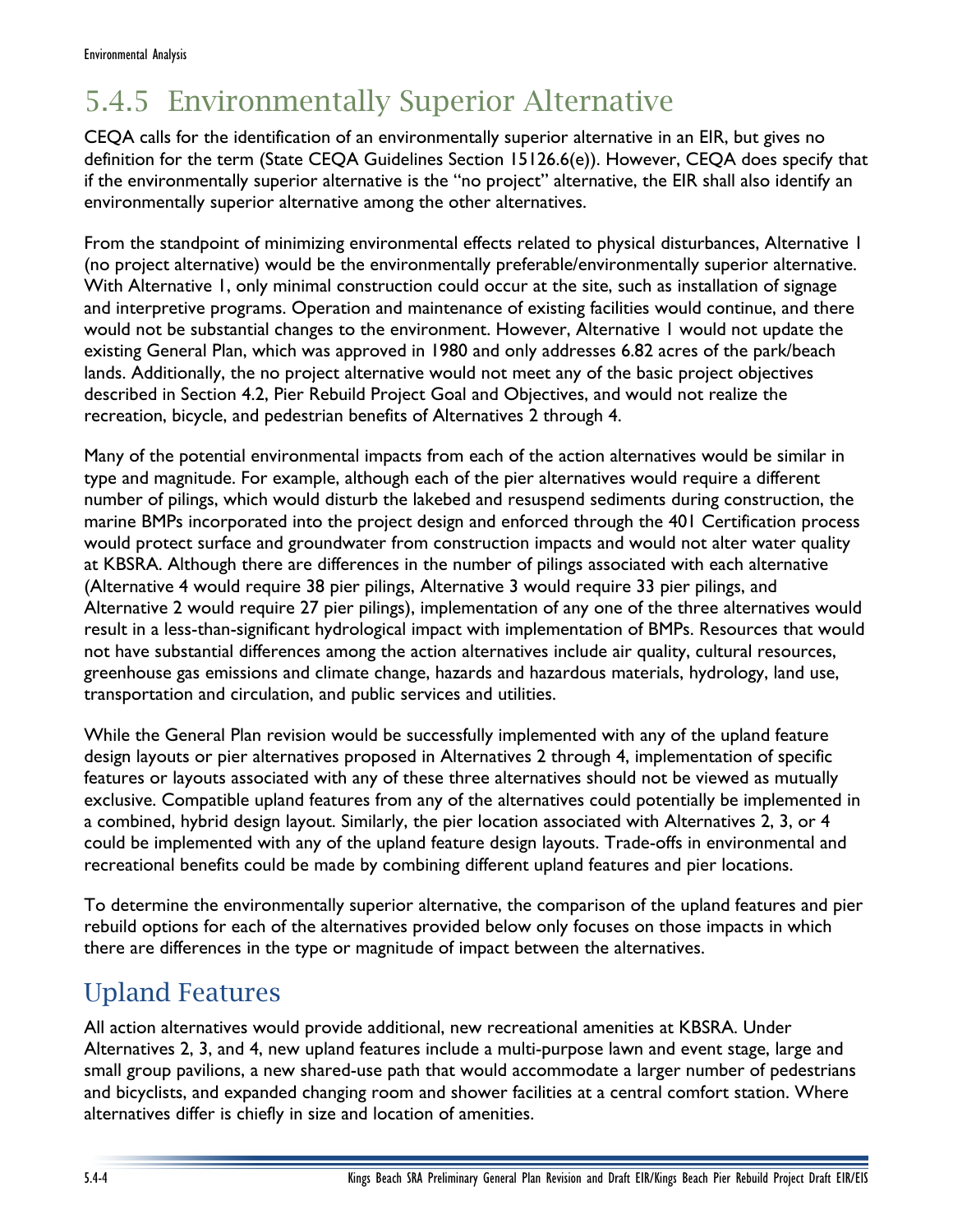Alternatives 2 and 4 would include removal of some parking spaces to afford more space for recreational amenities. Alternative 4 would result in the greatest removal of parking spaces at KBSRA. Alternative 4 would result in the removal of 58 spaces compared to 20 spaces removed with Alternative 2 and six spaces added with Alternative 3. The increase in visitation associated with each of the alternatives is estimated to be similar resulting the same amount of demand for parking (193 spaces) with implementation of each alternative. Although each of the alternatives would result in a shortfall of parking spaces at KBSRA to meet parking demand, there would be sufficient parking in the Kings Beach Town Center to meet the parking demand for all alternatives (see Impact 5.3.13-5). However, Alternative 4 would still be considered to have the greatest impact on parking.

Alternatives 2 and 3 would feature racks for non-motorized watercraft storage, while Alternative 4 would not.

Upland development at KBSRA currently exceeds TRPA coverage limitations. Alternatives 2 through 4 would all comply with TRPA land coverage regulations and would reduce the total amount of coverage at KBSRA relative to existing conditions, due in part to the inclusion of a shared-use path, which would be exempt from land coverage regulation (TRPA Code Section 30.4.6.D.3). Alternative 2 would create the largest overall reduction in regulated coverage, and Alternative 3 would result in the smallest reduction (see Impact 5.3.4-1 in Section 5.3.4, Geology, Soils, Land Capability, and Coverage).

From the standpoint of providing the most flexible and enhanced recreational experience for KBSRA visitors and implementing the goals of the project, Alternative 2 does this most successfully, and is therefore the superior alternative. However, Alternatives 3 and 4 both achieve the basic objectives of the project and would implement the General Plan revision, realizing its attendant benefits and would therefore be beneficial to Alternative 1, the no project alternative.

#### Pier Rebuild Project

Each of the pier rebuild project locations included in Alternatives 2, 3, and 4 would provide access to Lake Tahoe at all water levels by constructing a new, longer pier with a fixed section, a transition gangway, and a floating section. The primary difference among alternatives is in the location of the pier, and pier length. Alternative 2 would locate the pier at the eastern end of KBSRA, Alternative 3 would locate the pier in the center of KBSRA at the location of the existing pier, and Alternative 4 proposes that the pier be situated at the western end of the park. Differences in the pier location do not translate into differences of achieving the main objectives of the pier rebuild project identified in Section 4.2. All pier locations would enhance recreational access from the lake to KBSRA by providing consistent, year-round access to KBSRA for various watercraft types at all lake levels. The location of the pier for all alternatives would also meet the recreational objectives of the goals and policies of the Area Plan and Regional Plan by making it accessible at all water levels for a broader range of users than the existing pier.

Alternative 2 proposes the rebuilt pier at the eastern end of KBSRA, partially within prime fish cover and feed habitat (see Impact 5.3.2-1 in Section 5.3.2, Biological Resources), while the pier locations proposed by Alternatives 3 and 4 would not be located in prime fish habitat. Thus, Alternative 2 would result in a greater impact on fish habitat than the other action alternatives.

The central pier location proposed under Alternative 3 and the western pier location proposed by Alternative 4 would both result in significant and unavoidable impacts on scenic or visual quality. Because of the length and location of each of these piers, views from TRPA Scenic Resource 9-2 would